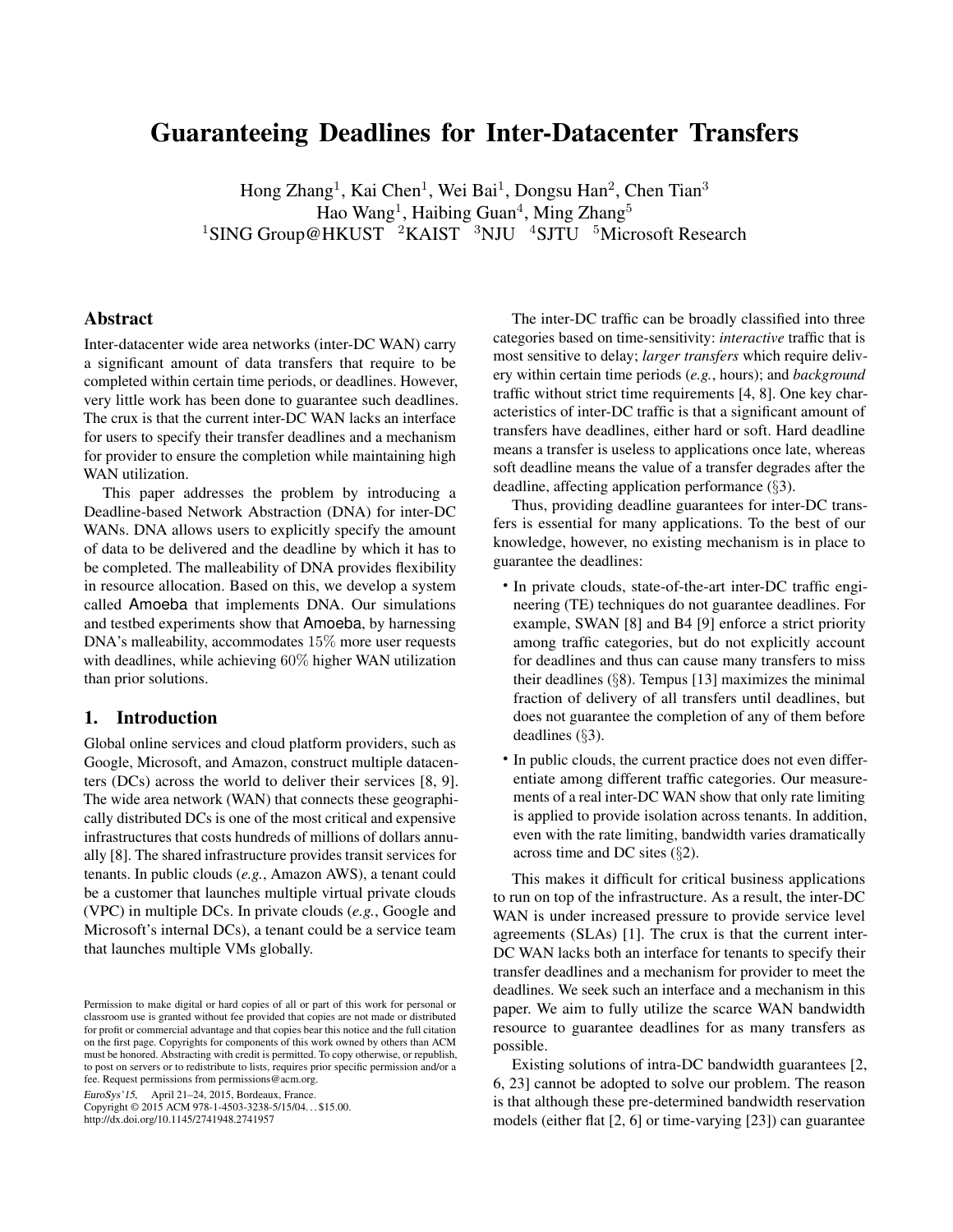deadlines by providing minimum bandwidth guarantees, they cannot fully utilize the WAN bandwidth due to their inflexibility (§3).

In this paper, we introduce DNA, a Deadline-based Network Abstraction, tailored for inter-DC WANs. DNA allows tenants to explicitly express what they want from the network in terms of the data volume and the deadline by which it must be delivered. Note that DNA allows bandwidth allocation for a single request to change over time as long as the total transfer volume is kept. Such intrinsic malleability enables providers to schedule the scarce WAN bandwidth in a more flexible and efficient way based on network conditions. Providers can now arrange *when* and *how much* data to transfer to achieve better multiplexing and to ensure higher network utilization.

We develop a system, Amoeba, that implements DNA in a scalable manner. Amoeba employs a temporal-spatial allocation algorithm for on-line admission control, and our algorithm strikes a good balance between scalability and optimality: it achieves  $30 \times$  speedup in terms of allocation time at the expense of sacrificing 3% in performance compared to a global optimal strategy. Amoeba further considers a series of practical design and implementation issues, *e.g.*, how to handle network dynamics and be robust to failures and traffic mispredictions. Finally, we discuss a simple pricing model to encourage tenants to reveal their authentic requirements under Amoeba.

In short, this work makes the following contributions:

- Using measurements of a production Inter-DC WAN and simulations, we reveal that the current Inter-DC WAN is insufficient to guarantee deadline-sensitive Inter-DC transfers.
- We introduce DNA, a deadline-based network abstraction tailored for inter-DC WANs, and develop Amoeba, a system that implements DNA. We deploy Amoeba on a small testbed emulating a 6-site inter-DC WAN, and evaluate our design using testbed experiments as well as large-scale simulations with realistic inter-DC WAN topologies.
- Our evaluation shows that Amoeba accommodates 15% more transfer requests with deadlines guaranteed than state-of-the-art solutions, while achieving 60% higher network utilization. Using a simple pricing model, this directly translates to 40% more revenue for the provider.

# 2. Measuring an inter-DC WAN

While prior work [8, 9, 15] describes how TE is done in private clouds, very little is known about how public clouds perform. To get a sense of the quality of service of public clouds, we perform measurements on Amazon AWS intra- and inter-DC networks. We choose 6 DCs to measure: Virginia (US east), Oregon (US west), Ireland (Europe), S.Paulo (South America), Tokyo (Asia) and Sydney (Oceania). In each DC, we choose 3 machine types whose



Figure 1. Aggregate throughput between VMs of high network performance type

| Region<br>Type | Oregon | Ireland | S.Paulo | Tokyo | Sydney |
|----------------|--------|---------|---------|-------|--------|
| Low            | 61     | 58      | 47      | 27    | 29     |
| Moderate       | 180    | 150     | 106     | 82    | 69     |
| High           | 296    | 223     | 182     | 126   | 107    |

Table 1. The throughput of inter-DC flows measured from Virginia (Mbps).

| Region<br>Variate   | Oregon | Ireland | S.Paulo | Tokyo | Sydney |
|---------------------|--------|---------|---------|-------|--------|
| Bandwidth ratio     | 5.05   | 2.59    | 2.13    | 4.01  | 4.12   |
| Transfer time ratio | 2.67   | 1.43    | 1.39    | 1.97  | 2.41   |

Table 2. The Inter-DC WAN performance variability on bandwidth and time (95th percentile vs 5th percentile ratio).

network performance metrics are labeled *low*, *moderate*, and *high*.

Our measurement results show the performance heavily depends on rate limiting, and varies significantly over time and across DCs.

Rate limiting: We measure the total TCP throughput when increasing the number of TCP flows between each pair of VMs from 1 to 15. To observe the difference between intraand inter-DC traffic, we vary the VM locations. We first place all VMs in the same DC (Virgina). Then, one VM in each pair is moved to Ireland. Figure 1 shows the aggregate throughput between VMs of the *high* network performance type. Similar patterns are observed in other types. We make two observations (which have been confirmed with Amazon engineers):

- *Per-VM rate limiting:* The bandwidth is capped at the same limit for both Intra-DC and Inter-DC (while different VM types have different rate limits). As shown in the figure, the cap for *high* performance VM type is around 1000Mbps.
- *Additional per-flow rate limiting for Inter-DC transfers:* The results in Figure 1 suggest that inter-DC traffic is ratelimited on a per-flow basis. At the beginning, the total throughput increases almost linearly to the number of flows, but eventually reaches the per-VM rate limit. This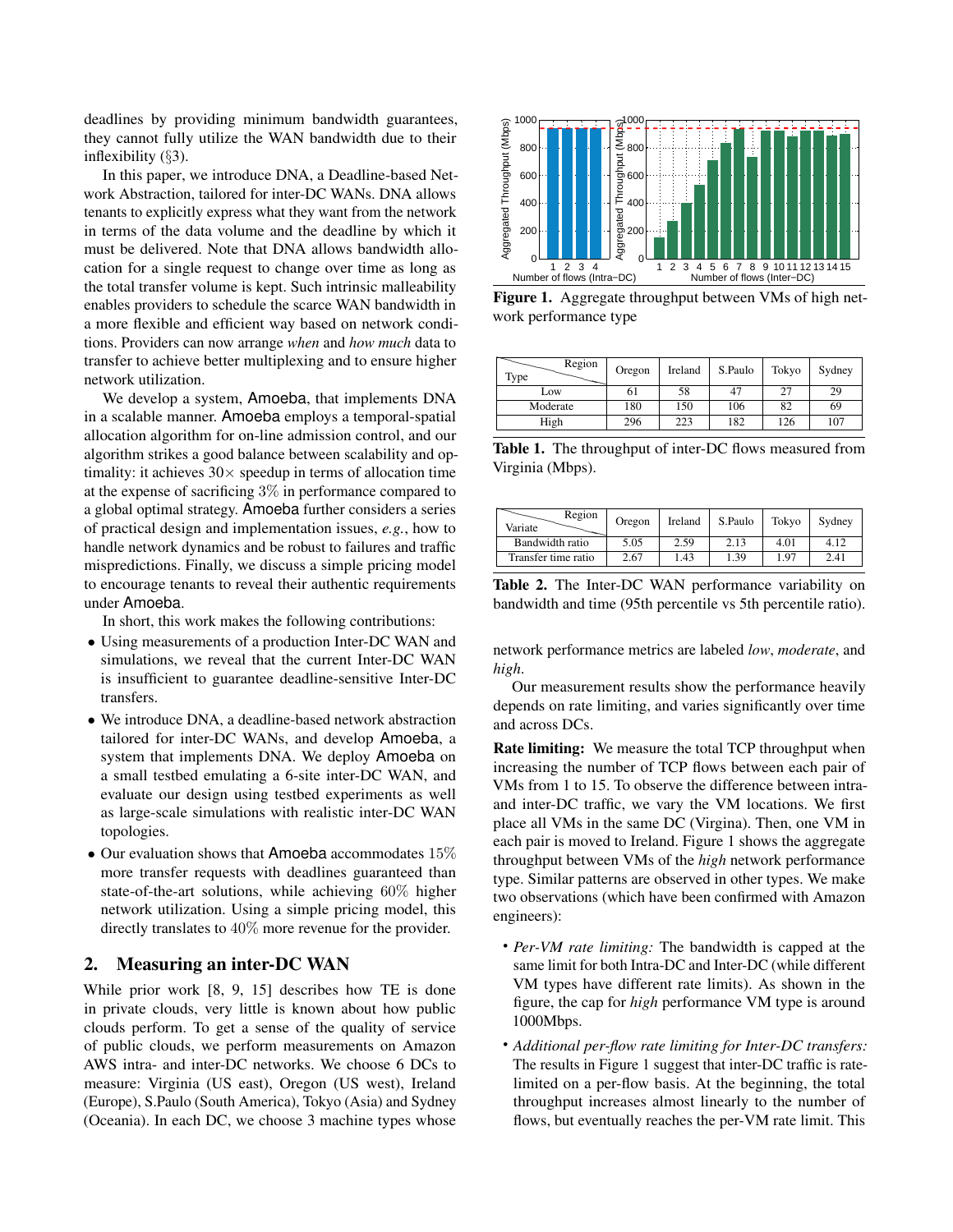is not a consequence of TCP's per-flow fairness because the total throughput stabilizes only after a specific number of TCP flows. We have also verified that the observed per-flow rate limiting is not due to a small receive window. For example, the throughput remains the same when we double the TCP receive buffer.

WAN performance variability: Even though strict rate limiting is in place, inter-DC WAN performance significantly varies across DCs and over time. We measure the throughput from VMs in Virginia to VMs in the other five DCs respectively every 5 minutes over a total period of 35 hours. For each pair of VMs, we have 420 measurement points.

Table 1 shows the maximum throughput of all samples for each VM pair. We find that the throughput varies between different DCs by a factor of up to 2.8. Table 2 shows the ratio between the 95th percentile value over 5th percentile value over the 35 hours, which varies from 2 to 5. The largest variability occurs between Virginia and Oregon. One possible cause of such variability is congestion in inter-DC WAN. However, we do not observe such high variability for intra-DC VM pairs. To further quantify the consequence of inter-DC WAN bandwidth variability, we simply transfer 1GB data between each VM pair at different time and measure the variations in completion time. The measurement in Table 2 shows that the variation can be as large as  $2.67\times$ . This suggests that it is difficult to ensure timely data delivery for traffic with deadline.

## 3. Background and Motivation

Deadlines: The nature of many DC applications has imposed hard or soft deadlines to a large amount of inter-DC WAN traffic [4, 8, 9]. Deadline is important for inter-DC transfers. The main reason is that the total demand for inter-DC transfers typically far exceeds the available capacity. Many online services and applications like search, email, cloud storage etc., want geo-replication to improve performance (closer to users) and reliability (robustness against single-DC failure). Given this, cloud providers set different data replication SLAs (or deadlines) for different applications based on factors such as their delay tolerance and price (paid by customers).

Typical data transfer sizes between DCs range from tens of terabytes to petabytes; deadlines range from an hour to a couple of days [13]. For example, a web search application must update and propagate a new index once every 24 hours across DCs. A web document application must geo-replicate user data once every 2 hours to ensure that only the changes in the most recent 2 hours could be lost due to single DC outage. A key characteristic of such transfers is that they are elastic to bandwidth allocation as long as they complete before the deadlines. Missing deadlines will violate the application SLAs and greatly degrades application performance.

However, state-of-the-art solutions and the current practice, such as rate limiting, TE [8, 9, 13], and network virtualization approaches [2, 6, 23], are all insufficient when handling deadline-based Inter-DC transfers.

Public inter-DC rate limiting does not respect deadlines. Rate limiting provides isolation among flows, but it is far from deadline guarantee. Even with rate limiting, the inter-DC transfer time is highly variable, as shown in our AWS measurements. Meeting deadlines requires fine-grained service differentiation. However, the current practice does not differentiate among different traffic classes.

Private inter-DC TE techniques do not guarantee deadlines. SWAN and B4 take a TE approach to improve the inter-DC WAN network utilization. They consider traffic characteristics and priorities (e.g., interactive > elastic > background) to enhance application performance. However, such prioritization is too coarse-grained and does not guarantee any specific transfer deadlines. Because there exists no interface for tenants to specify their transfer deadlines, and the provider has no way to honor them. In our evaluation (§8.4) we find that a large portion of transfers will miss their deadlines in SWAN.

Tempus [13] is deadline-aware and promises each request a maximal fraction of transfer before deadline without guaranteeing the completion, especially when demand exceeds the network capacity. However, for many applications, partial data transfer is useless as the applications move forward up on the completion of last byte of the last flow. As a result, this paper focuses on how to fully utilize the WAN bandwidth to guarantee the completion of as many transfers as possible before deadlines.

Applying solutions for intra-DC to inter-DC are insufficient to ensure high WAN utilization. The bandwidth guarantee provided by virtual network abstractions [2, 6, 23], such as the hose model, supports transfer deadlines by guaranteeing minimum bandwidth. However, when applied to inter-DC WAN, they are insufficient to fully utilize the WAN bandwidth. The reason is that these pre-determined bandwidth reservation models (either static [2, 6] or time-varying [23]) are less flexible than the deadline based reservation. They provide fixed bandwidth guarantees over time while our design focuses on guaranteeing the total transfer volume given a deadline. Their models place a more stringent requirement at the admission time, while our model is more flexible because the bandwidth allocation can change over time as long as the total volume is delivered within the time limit. In our evaluation (§8.3), we find that pre-determined bandwidth reservations under-utilize the WAN resources, leaving many transfer requests unsatisfied.

## 4. Deadline-based Abstraction

The overarching goal of our work is to seek a user-provider interface and a mechanism to fully utilize the expensive WAN bandwidth to meet deadlines for as many transfers as possible. Realizing this needs an abstraction satisfying two objectives: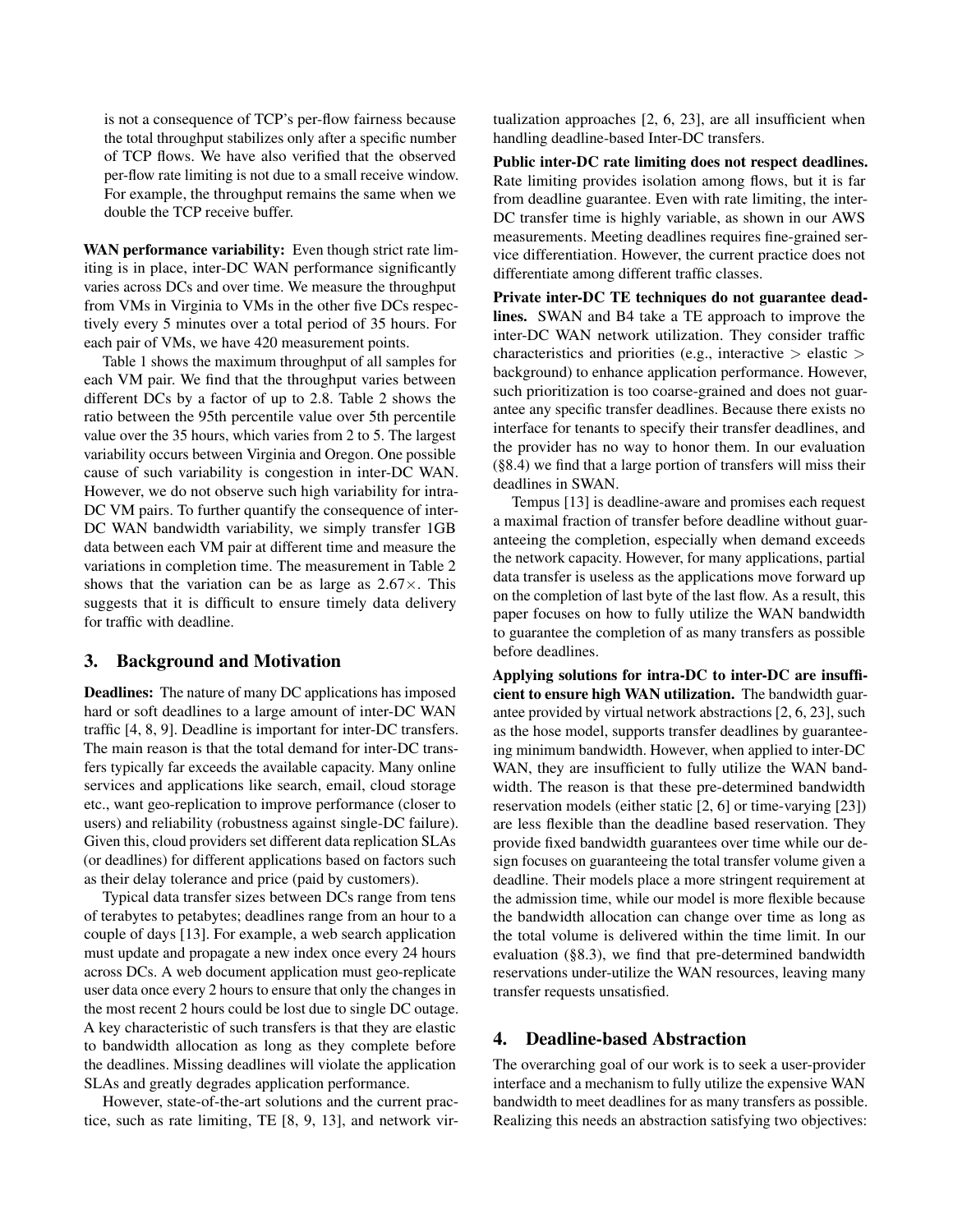- 1. *Expressive specification:* The abstraction must allow tenants to easily express their deadline requirements in an explicit fashion to ensure application-level SLAs [10].
- 2. *Provider flexibility:* The abstraction must provide flexibility in provider's resource allocation. Leveraging its flexibility, the provider is then able to maximize the utilization of the expensive inter-DC WAN, and at the same time accommodate as many deadline transfers as possible.

To this end, we present DNA, an explicit deadline-based network abstraction, that allows the tenants to directly express their transfer deadlines.

Transfer: A transfer represents a tenant's data delivery demand from a source DC to a destination DC. Note that this captures a tenant-level aggregate demand between a pair of DCs. Scheduling individual flows within a tenant is handled by tenants, which is not the fcous of this paper. A transfer, T, is specified as a tuple  $\{src, dst, Q, ts, td_1, td_2\}$ , where  $src$ and dst are the source and destination DCs, Q is the data volume, ts is the starting time, and  $(td_1, td_2)$  captures the deadline, either hard or soft. Specifically,  $td_1$  represents the completion time before which the transfer suffers no utility loss, and after  $td_1$ , the utility degrades gradually to 0 at time  $td_2$ . Note that, if  $td_1 = td_2$ , it indicates a hard deadline. A similar model has been adopted in Tempus [13] as well.

Request: A tenant may have multiple co-related transfer demands across many DCs. For example, when running MapReduce as a single geo-distributed operation across DCs [11], multiple shuffle transfers from several mappers to a reducer are barrier synchronized, and the completion of a single transfer does not improve the job completion time. To this end, DNA allows tenants to specify such a demand by submitting a request  $\mathbf{R} = \{T_1, \dots, T_n\}$ , where each  $T_i$ is a transfer. The provider accommodates all transfers of a request in an atomic fashion.

# 5. AMOEBA

In this section, we introduce Amoeba, a system that implements DNA. We set up the following objectives for Amoeba.

- High WAN utilization & acceptance rate: The system must fully utilize inter-DC WAN bandwidth to maximize the acceptance rate of tenant requests with deadlines, which is also the chief design goal of this paper.
- Ensure coexistence: The system must work with all types of traffic. Interactive traffic must be delivered without any delay, while background traffic is served in a best-effort manner.
- Handle dynamics: The system must be able to handle network dynamics and be robust to failures and mispredictions in interactive traffic. Temporal variations in interactive traffic demand and network failures are the major sources of dynamic events that the system must deal with.



Figure 2. System model

• Scalability & deployability: The admission control decision must be made in near real-time upon request. The enforcement of delivery schedule must also be done in a scalable fashion to support many transfers and to scale up to tens of DCs. For practical deployment, the system must not require modification to existing network devices.

#### 5.1 System Overview

In general, Amoeba implements a two-level bandwidth sharing policy. First, priority classes are enforced (*i.e.*, interactive  $>$  deadline transfers  $>$  background) and bandwidth is allocated in strict precedence across these classes. Second, within the deadline transfer class, bandwidth is scheduled to meet the deadlines of the transfer requests.

Figure 2 illustrates the system architecture of Amoeba, which contains a logically centralized *controller* and *site brokers*. The central controller is the core of Amoeba and orchestrates all network activities<sup>1</sup>. To be fault-tolerant, the controller is replicated across multiple DCs, and one of them is elected as master using distributed consensus protocols such as Paxos [14]. The controller maintains global information about the network bandwidth and traffic demand, and performs the spatial-temporal resource allocation (§5.2). A site broker, located in each DC, is a local representative. It predicts and reports interactive traffic for a local DC to the central controller periodically, and coordinates the bandwidth enforcement to realize the decision made by the controller. Note that the bandwidth is fixed within a timeslot, but varies across different timeslots. We set the timeslot to 3-5 minutes in our implementation to achieve a reasonable balance between performance and overhead, similar to SWAN [8].

Amoeba works as follows. When a new request arrives, the controller quickly determines if the request can be admitted in an online fashion  $(\S 5.2.1)$ . The design of our spatialtemporal resource allocation also considers handling practical system factors, such as mispredictions (§5.2.2) and failures  $(\S 5.2.3)$ . For each accepted request, before the beginning of each timeslot, the controller will inform the site brokers of the

<sup>&</sup>lt;sup>1</sup> The control latency introduced by the centralized control is acceptable for large transfers, and therefore centralized resource allocation is widely adopted for large transfers in inter-DC WAN recently [8, 13, 15, 16]. Amoeba follows this trend.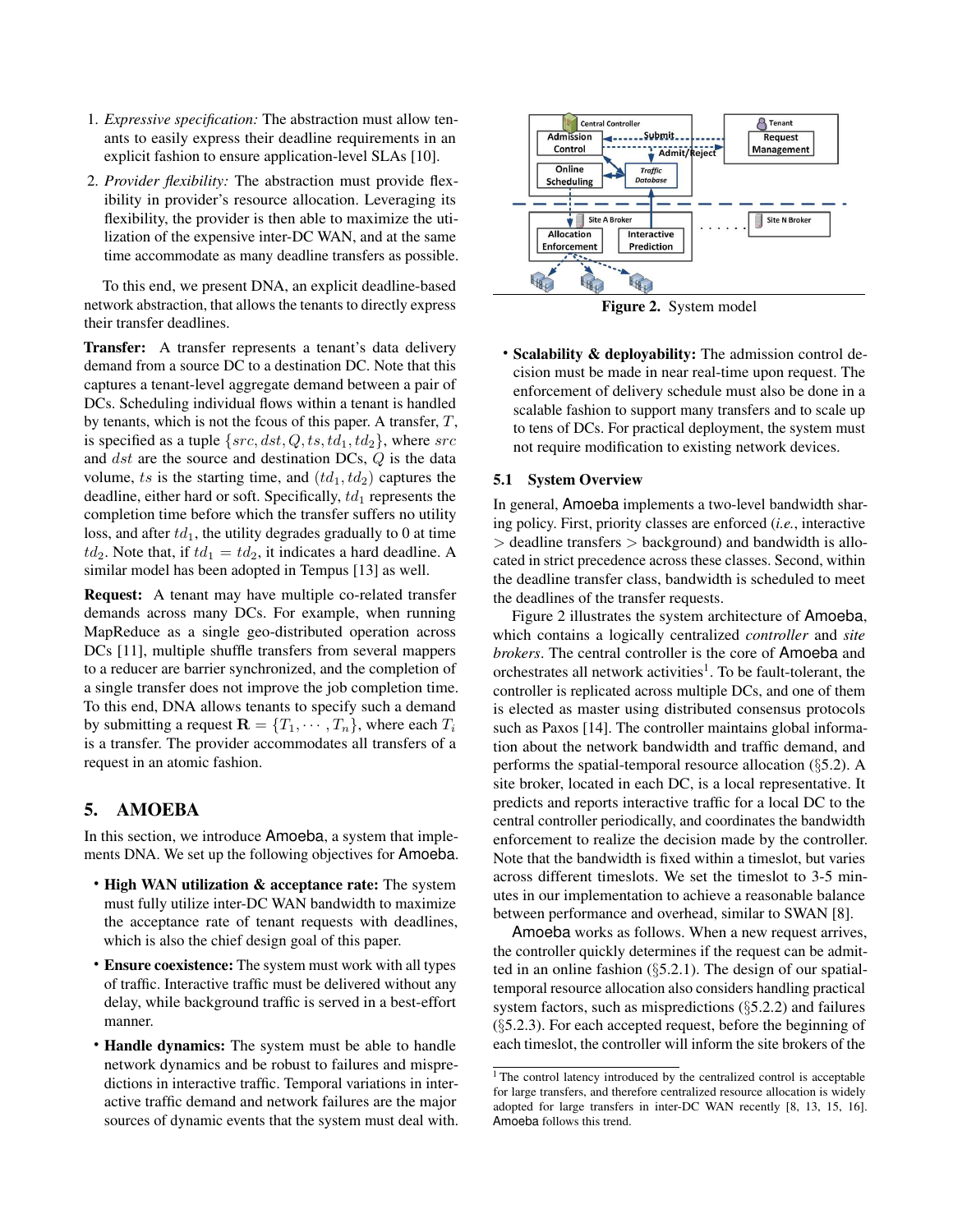actual bandwidth allocated to each request. The site brokers, in turn, enforce this via host/hypervisor-level rate limiting. In practice, any distributed rate limiting solutions [18] can be applied to translate aggregate tenant-level allocations into flow-level allocations for practical enforcement. In our implementation, the end hosts perform per-flow rate limiting and the site brokers ensure that the sum of individual flow rate does not exceed the aggregate tenant-level allocation.<sup>2</sup>

## 5.2 Spatial-Temporal Allocation

#### 5.2.1 Admission Control

Similar to bandwidth guarantee services provided in intra-DC networks [2, 6, 23], the admission control of Amoeba is performed in a first-come first-served (FCFS) manner, and no preemption is allowed. To make effective online admission decisions, the key to our admission control algorithm is to balance scalability and optimality. On one hand, the algorithm can be fast if we simply assume all the previous request schedules are fixed and perform allocation on the new request with the residual bandwidth. However, this is sub-optimal. As we will show in §8.6, Amoeba can bring 7%- 12% performance improvement over such a solution. On the other hand, the algorithm can be optimal if for any incoming new request, all existing requests, together with the new one, are rescheduled. However, this is time-consuming. As we will show in §8.5, such an algorithm takes tens of seconds per allocation, and the time cost increases dramatically as flow arrival rate increases. Furthermore, we note that the *all-or-nothing* nature of guaranteeing transfer completion in Amoeba makes it hard to optimize as it cannot be captured with a linear constraint. Thus, the optimization framework developed for fractional allocation in Tempus [13] cannot be directly adopted for Amoeba.

Our algorithm seeks a tradeoff between scalability and optimality. We briefly summarize the high-level idea of our algorithm here and defer the details to §6.

- 1. When a request arrives, we quickly find out a schedule with completion time  $t'$  as early as possible, assuming all previous decisions are fixed. We refer to this step as adaptive scheduling (AS, §6.1). AS essentially tries to use residual network capacity to quickly accept a request by solving a min-cost flow problem (§6.1). For a request, if it can be satisfied at this step (i.e.,  $t' \leq td_1$ ), go to step 3; otherwise, go to step 2.
- 2. We try to reduce the completion time  $t'$  by rescheduling bandwidth schedules of previously accepted requests without violating their deadlines. Opportunistic rescheduling (OR, §6.2) is designed to select a small subset of previous schedules that are most relevant to the current request and performs a cost-effective joint rescheduling.

This increases the chance of reducing  $t'$  while being computationally more efficient than considering all previous requests. After performing OR, if we can at least accommodate it as a soft deadline request (i.e.,  $t' \leq td_2$ ), go to step 3; otherwise, go to step 4.

- 3. Accept the request with a guaranteed transfer time of  $t^* =$  $max\{td_1, t'\}$ . If the original request is a soft-deadline request, this step transforms it to a hard-deadline request with  $t^*$  as the guaranteed deadline. Given  $t^*$ , the central controller calculates an initial bandwidth schedule that meets this deadline (§6.3). This initial schedule is subject to changes when handling future requests, mispredictions, and failures.
- 4. Reject the request. Note that a rejected request can be submitted again later.

Our evaluations in §8 show that our algorithm strikes a good balance between scalability and optimality. Amoeba achieves  $30 \times$  speedup at the cost of sacrificing only  $3\%$  in performance compared to a global optimal strategy.

#### 5.2.2 Handling Mispredictions

According to our experiences with production DCs and prior work [8], interactive traffic takes only a small portion of the overall Inter-DC traffic, e.g., 5%−15%. While the interactive traffic demand is bursty and highly diurnal, the average volume over a 5 minute window is relatively stable and can be largely predicted [8]. However, misprediction is inevitable. Without proper handling, it may degrade the quality of service. In particular, extra interactive traffic can preempt the bandwidth allocated to deadline transfers as interactive traffic has higher priority, which may cause accepted requests to miss their deadlines.

We address this problem by setting aside different headrooms for different timeslots proportional to how far away the timeslot is. This is motivated by our observation that the degree of misprediction may be large for a timeslot far into the future, but gradually becomes more accurate as it comes closer. For example, for the next timeslot, the headroom can be just 5% of the predicted interactive traffic, whereas for a timeslot an hour later, the headroom can be set to 15% of the predicted interactive traffic. Through this approach, we can safely accept requests for future timeslots. As time advances, the overprovisioned headroom of a timeslot can be released for accepting new requests or speeding up existing requests. To prevent resources from being wasted, we periodically run an algorithm similar to OR at the beginning of each timeslot and move allocation towards the current timeslot opportunistically.

Furthermore, interactive traffic may surge inside a timeslot. In Amoeba, the site broker is in charge of this. The basic idea is that interactive traffic can borrow bandwidth from deadline transfers whenever needed, and return in the future. More specifically, the site broker maintains a record of the interac-

<sup>2</sup> An alternative way is to rate limit the aggregate tenant-level allocation on switches. However, the number of transfers that can be rate limited is bounded by the number of policers on the switch [23];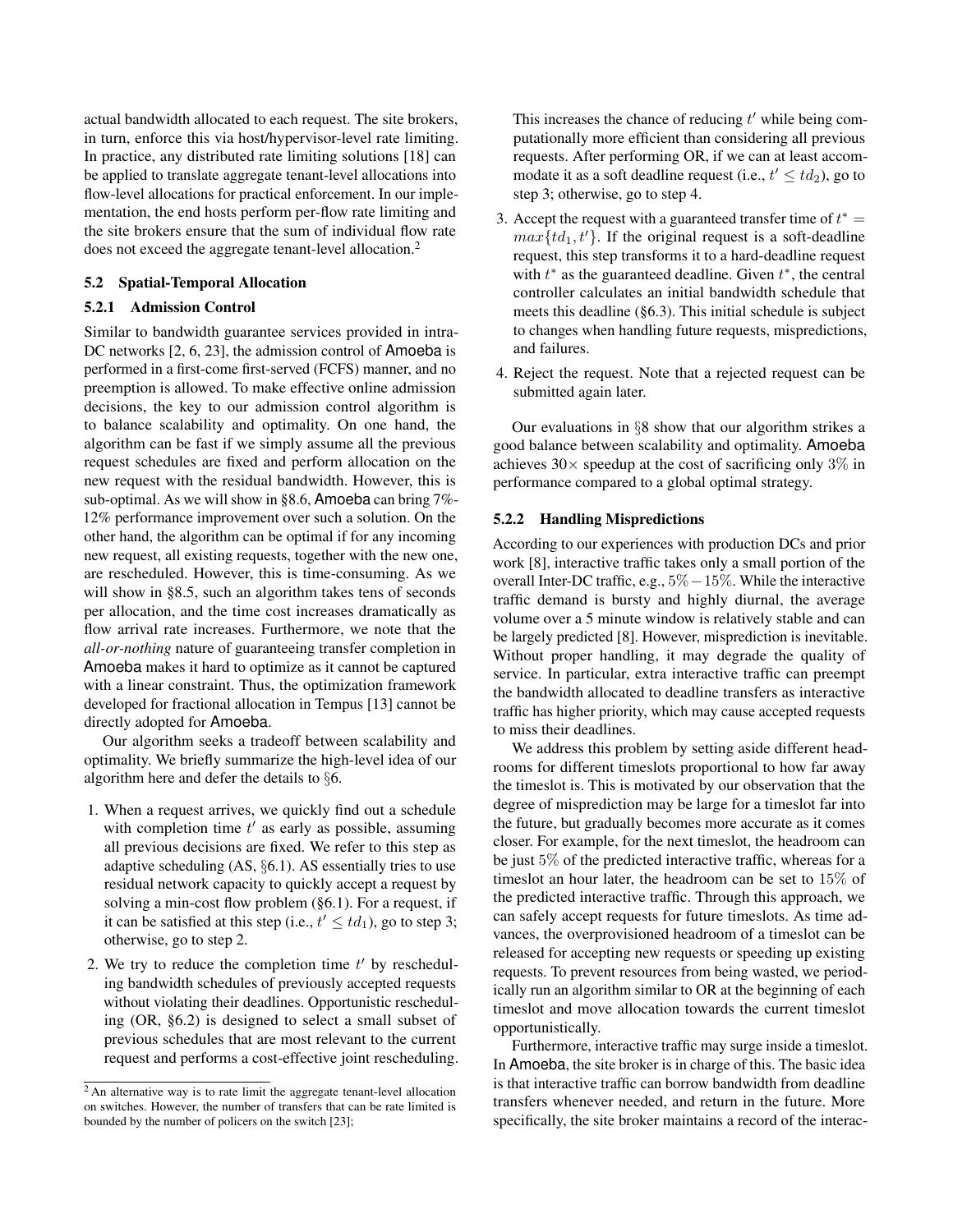tive "debt" of each destination for each bandwidth allocation cycle (*i.e.*, 10 seconds). It keeps monitoring the interactive traffic fluctuation: if the headroom cannot absorb the interactive fluctuation to a destination, it dynamically decreases bandwidth from user request with the same destination and farthest deadline; the debts are paid back when the interactive traffic becomes lower than the headroom. Note that such debts can be transferred between timeslots so that even large interactive surges can be handled.

In addition, Tenant's demand specification can be inaccurate. Amoeba simply handles this as follows. For an overestimated request, the over-estimated part can be reclaimed once reported, and the tenant will be charged partially for this part. For an under-estimated request, the additional demand will be treated as a new request for allocation. If the new request cannot be satisfied, the tenant will be informed and it is up to the tenant whether the transfer should continue. If not, the tenant only pays for the transferred amount.

#### 5.2.3 Handling Failures

In Amoeba, link/switch failures can be detected and communicated to the controller by the site brokers according to the framework introduced in [8]. However, when failures happen, Amoeba may not be able to satisfy all the requests that have been accepted. In this case, Amoeba has to remove some accepted requests. However, obtaining an optimal solution (either minimizes throughput loss or minimizes the number of removed requests) requires solving an integer linear program (ILP) which is NP-hard. Instead, we perform online rescheduling similar to our admission control. First, we remove all the requests that pass through the failed link, and set the residual bandwidth as the available bandwidth after failure. Then, we treat these removed requests as new requests and perform admission control one by one according to their arrival times. Moreover, failures of the central controller and site broker are handled in a similar way as in [8].

#### 5.3 Pricing Model

We discuss a simple pricing model to encourage tenants to reveal their authentic transfer requirements to the provider, *i.e.*, class, volume, and deadlines.

Encouraging true class declaration can be done by simply setting a "higher price for better service" policy. Interactive traffic is assigned the highest priority, thus deserves the highest unit price (price per GB)  $p_{int}$ . Background traffic receives a best-effort service, and should be charged at the lowest unit price  $p_{bck}$ . Deadline transfer lies in-between, and its unit price  $p_{ddl}(\cdot)$  varies depending on both volume and deadline. To distinguish different classes, we simply set  $p_{int} \geq p_{ddl}(\cdot) \geq \alpha * p_{int}$  and  $\beta * p_{ddl}(\cdot) \geq p_{bck}^3$ , where  $\alpha, \beta \in (0, 1)$  can be flexibly adjusted according to the supplydemand relationship.

Encouraging true volume declaration is also simple. For under-claimed requests, the extra volume beyond requested is handled as background traffic in a best-effort manner; For over-claimed requests, the unused bandwidth can be exploited by background traffic, but the tenant should pay for the entire volume claimed.

Encouraging true deadline declaration is necessary: consider two requests transferring the same amount of data from site A to site B with deadlines of 2 timeslots and 20 timeslots respectively; although they transfer the same volume, the pressure they exert to the network is different. Thus, the charging of the deadline traffic should depend on both volume  $Q$  and deadline guaranteed  $t^*$ . For this, we can use the expected bandwidth  $\overline{B} = Q/t^*$  as the criteria for charging, i.e.,  $p_{ddl}(\cdot)$  should be a non-decreasing function of  $\overline{B}$ . Note that users may reduce their costs by splitting their requests into smaller chunks and use the same deadline for all chunks. However, it is risky to do so because some chunks may be rejected. Moreover, a lower bound on the smallest chunk size can be set in order to regulate user requests.

Moreover, such a pricing model also helps to substantiate the benefit brought by our deadline guarantee service. As we will show in the evaluation, Amoeba results in 60% higher network throughput than fixed bandwidth abstractions (§8.3), and achieves much higher goodput (throughput of transfers that meet their deadlines) compared with prior deadline-oblivious Inter-DC TE solutions (§8.4). Under the above pricing model with  $\alpha = \beta = 0.5$ , the performance improvement can directly translate to over 40% higher provider revenue compared to both fixed bandwidth abstractions and deadline-oblivious Inter-DC TE solutions.

Utility function: Different tenants may desire different utility functions describing their utility decrease from  $td_1$  to  $td_2$ . Amoeba can be easily extended to account for arbitrary utility functions. More specifically, the benefit of a tenant equals the utility minus the payment, and both the utility and the payment are functions of the guaranteed transfer time  $t^*$ . Thus, instead of setting  $t^* = max\{td_1, t'\}$  (step 3 in §5.2.1), Amoeba can calculate the best  $t^*$  which maximizes the tenant's benefit. Moreover, it is also possible to accept an incoming request by delaying the completion of some accepted ones, as long as it increases the overall benefit. We consider these extensions as our future work.

### 6. Algorithm Details

We elaborate the algorithm in §5.

#### 6.1 Adaptive Scheduling (AS)

AS tries to embed a new request  $R$  into the WAN substrate along two dimensions, time and space, without changing the bandwidth schedules of existing requests. To do so, we keep track of the residual bandwidth on each link, and denote the residual bandwidth of link l at time t as  $R^l(t)$ . To determine the feasibility and routing paths, we solve a min-cost flow problem on a temporally expanded flow graph.

<sup>&</sup>lt;sup>3</sup> We use " $\geq$ " as  $p_{ddl}(\cdot)$  varies and we only restrict the upper/lower bound.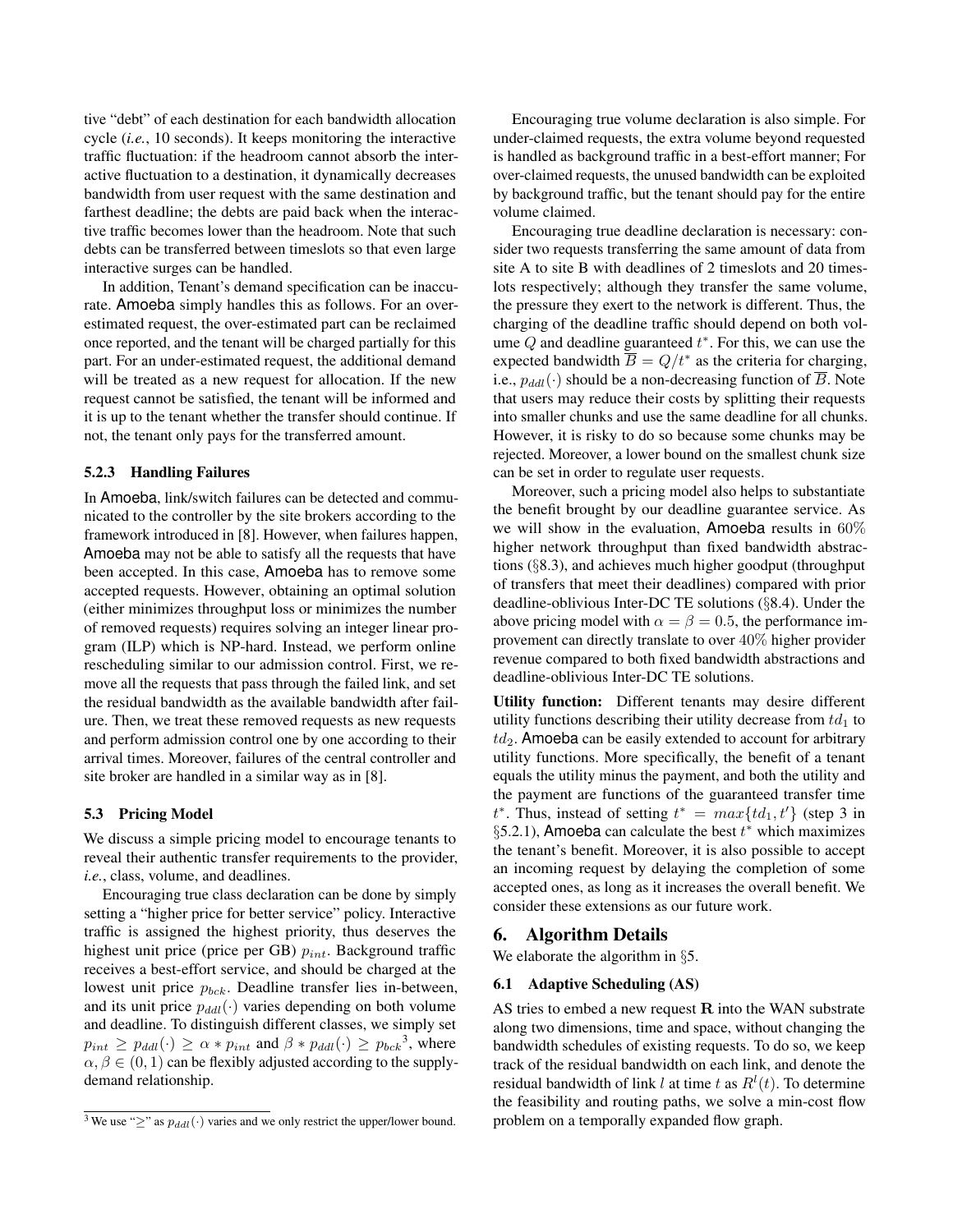

Figure 3. Creating temporally expanded flow graph for adaptive scheduling over multiple timeslots.

Creating the expanded flow graph: First, we construct a flow graph G by creating a virtual node for each DC at every timeslot, as shown in Figure 3. Each virtual node  $DC_{n,t}$  represents a DC n at timeslot t. In each timeslot, these virtual nodes are connected to each other just as they were in the original inter-DC topology. Each link  $l$  between two virtual nodes of the same timeslot  $t$  is assigned a capacity of  $c(l) = R^l(t).$ 

Second, we add a pair of super nodes  $S_i$  and  $D_i$  for each transfer  $T_i$  in  $\mathbf R$ , and connect  $S_i$  to all source DCs  $DC_{j,t}$  with timeslot t inside  $T_i$ 's possible transmission period  $[ts, td_2]$ . We then connect the destination DCs to  $D_i$  in a similar way.

Finally, we add a source node  $S$  and a sink node  $D$  in the graph, and connect all  $S_i$ s and  $D_i$ s to S and D respectively. The link capacity  $c(l)$  of each link is set to  $Q_i$ . Such time expansion can be regarded as a variation of the technique introduced in [5].

Figure 3 shows an example to expand a request R over 3 timeslots, where **R** includes two transfers  $T_1$  =  $\{DC_1, DC_4, Q_1, ts = 1, td_1 = 2, td_2 = 3\}$  and  $T_2 =$  $\{DC_1, DC_2, Q_2, ts = 2, td_1 = 2, td_2 = 3\}$ .  $T_1$  is expanded over timeslot 1 to 3, and  $T_2$  is expended over timeslot 2 to 3.

Finding the shortest possible completion time: Given  $G$ , we approximate the minimal completion time by assigning different weights to edges in the flow graph, and then solving the corresponding min-cost flow problem (problem formulation in Algorithm 1). More specifically, for each edge  $l$ from  $S_i$  to the source  $DC_{j,t}$ , we assign weight  $w(l) = 2^{t-ts}$ . Through this way, the solution to Algorithm 1 tends to pack more flows in the earlier timeslots in order to minimize the cost. Note that we use only  $k$ -shortest paths between each source-destination DC pairs as input of Algorithm 1. This reduces the number of rules enforced in each switch and simplifies data plane updates<sup>4</sup>. In our simulation in G-scale topology, we find that  $k = 10$  already results in negligible loss on both request acceptance rate and throughput.



Algorithm 1: Min cost flow formulation on the expended flow graph



Figure 4. Local stretching implements OR

After AS, if the completion time  $t' \leq t d_1$ , then the provider will accept the request with deadline  $td_1$  directly. Otherwise, we proceed to OR, where we try to further reduce  $t'$  by rescheduling existing accepted requests.

#### 6.2 Opportunistic Rescheduling (OR)

OR reschedules existing requests to achieve better  $t'$  for the new one. We design a two-step heuristics for OR: local stretching and joint rescheduling.

Local stretching is a simple greedy algorithm. As illustrated in Figure 4, to accommodate request  $\bf{R}$ , we "shift" the bandwidth schedules of previous requests out of R's time window  $[ts, td_2]$ . This is performed on every path that R passes through. By local stretching, we set aside more residual bandwidth to accommodate R. Thus, when performing AS again, it is more likely to reduce  $t'$ . If  $t'$  is still larger than  $td_1$  after local stretching, we proceed with joint rescheduling. Joint rescheduling is a partial optimization, in which we

select some existing requests to do coordinated rescheduling together with the new one, i.e., running AS on all these requests collectively. Note that the time cost of AS is related to the number of requests. Therefore, instead of considering all existing requests, the idea is to find a subset of most relevant requests to reschedule so that the chance of further reducing the completion time  $t'$  of the new request maximizes.

*Request selection:* For each transfer  $X_i$  in **R**, we define a scoring metric,  $S(X_i, Y_j)$ , between  $X_i$  and an existing ac-

<sup>4</sup> Moreover, AS is essentially a multicommodity flow problem, and it is equivalent to the min-cost flow presentation (the LP formulation is the same) with path constraint.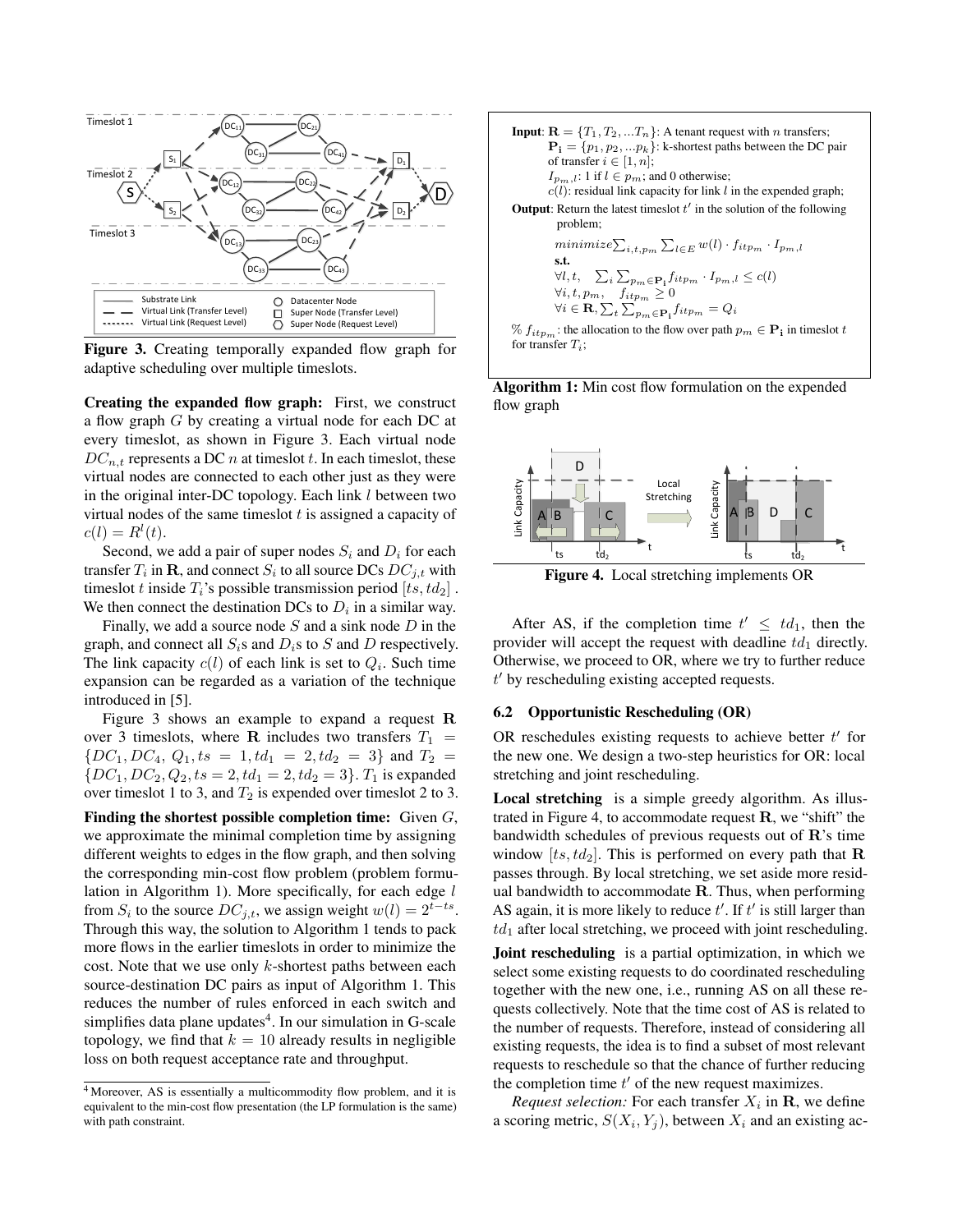cepted transfer  $Y_j$  to estimate  $Y_j$ 's rescheduling effectiveness, i.e., how much  $\hat{Y}_j$ 's rescheduling will help in reducing  $t'$  of  $X_i$ .  $S(X_i, Y_j)$  is related to the following two factors:

- 1. The possibility that  $Y_i$ 's traffic can be shifted out of  $X_i$ 's transmission window [ts, td<sub>2</sub>]. We estimate this as  $\frac{td^j - ts^j}{t^+ - t^-}$ , where  $[ts^j, td^j]$  is the transmission range of  $Y_j$ , and  $[t^-, t^+]$  is the overlapping time period of  $X_i$  and  $Y_j$ 's transmission time.
- 2. The amount of  $Y_i$ 's traffic that goes through  $X_i$ 's bottleneck link. This is quantified by the amount of  $X_i$  and  $Y_j$ 's traffic that goes through the same link weighted by the link's utilization:

$$
\sum_{t=t^-}^{t^+} \sum_{l \in p_m}^{\forall p_m \in \mathbf{P}(Y_j)} (U_l(t) \cdot I_{l,X_i} \cdot I_{l,Y_j} \cdot f_{jtp_m});
$$

where  $I_{l,X_i}/I_{l,Y_j}$  indicates whether link l is used in  $X_i/Y_j$ , and  $\mathbf{P}(Y_j)$  is the set of k-shortest paths from  $src_j$ to  $dst_i$  in  $Y_i$ , and  $U_l(t)$  is the link utilization of l.

For each transfer  $X_i \in \mathbf{R}$ , we select a set of n existing requests that have the highest scores, denoted as  $H_n(X_i)$ . We then define the set of  $n$  highly relevant requests with  $\mathbf{R}$ ,  $H_n(\mathbf{R})$ , as  $\cup_{X_i \in \mathbf{R}} H_n(X_i)$ .

*Partial optimization:* We create a new request  $\mathbf{R}' =$  $H_n(\mathbf{R}) \cup \mathbf{R}$ . We run AS over  $\mathbf{R}'$  on the WAN substrate where the residual link capacities are obtained by removing the requests in  $H_n(\mathbf{R})$ . Then, AS tries to accommodate all transfers in  $\mathbf{R}'$ . If it fails, we finally reject  $\mathbf{R}$ .

#### 6.3 Bandwidth Schedule

For each accepted request with guaranteed deadline  $t^*$ , the controller calculates a bandwidth schedule that meets  $t^*$  and updates the residual bandwidth  $R^l(t)$  accordingly. Note that a deadline  $t^*$  may correspond to many feasible spatial-temporal schedules, and different schedules may have different impacts on the admission control of future requests.

To increase the chance of accepting future requests using AS only (time-efficient), a heuristic is that for each new request, AS should minimize the link utilization across all involved timeslots. That is, we always try to allocate a request with shorter paths. This is realized by assigning each link with an uniform link weight of 1, and then solve the corresponding min-cost problem in Algorithm 1 with an extra constraint  $t \leq t^*$ . In this case, the bandwidth schedule may not always favor earlier time slots. Therefore, in our implementation, at the beginning of each timeslot if Amoeba detects available bandwidth in the current slot, it runs an OR alike heuristic to pull more traffic from the future timeslots back to the current one, in order to fully utilize the bandwidth.

# 7. Implementation

Our prototype consists of the controller, site brokers and enforcement modules. We implement our algorithm in §6 for



Figure 5. Implementation & Testbed

the controller and site brokers. For routing enforcement we use the SDN technology, and for bandwidth enforcement we leverage the Linux Traffic Control (TC).

Amoeba's bandwidth enforcement consists of a kernel module and an enforcement daemon, as shown in Figure 5. The enforcement daemon communicates with the kernel module via iotcl. The enforcement daemon interacts with the site brokers to obtain VM-level rate limits. It is responsible for managing the flow table, such as inserting, updating or deleting flow marking rules. The kernel module is located between TCP/IP stack and the Linux TC module. The kernel module intercepts all outgoing packets and modifies the nfmark field of socket buffer after looking up the flow table. Then these packets are directed to TC for rate limiting. In virtualized environments, we envision that the kernel module runs in the hypervisor and Dom0 to control all traffic going through physical NICs.

To perform distributed per-flow rate limiting on end hosts, we leverage the Hierarchical Token Bucket (HTB) in TC. We use the two-level HTB: the leaf nodes enforce per-flow rates and the root node classifies outgoing packets to their corresponding leaf nodes based on nfmark field which has been modified by Amoeba kernel module.

To make sure that the overhead of Amoeba's enforcement module is negligible, we measure the extra CPU usage it introduces. We generate more than 900Mbps of traffic with more than 100 flows on a Dell PowerEdge R320 server with 8GB of memory and a quad-core Intel E5-1410 2.8GHz CPU. The extra CPU overhead introduced is around 3% compared with the case that Amoeba's enforcement module is not used (no rate limiting). The throughput remains the same in both cases.

## 8. Evaluation

In this section, we answer five specific questions through extensive evaluations:

• Does **Amoeba** provide deadline guarantees for inter-DC transfers in practice? In §8.2, we show that Amoeba guarantees deadlines for all accepted requests, and all flows complete within the scheduled time given by the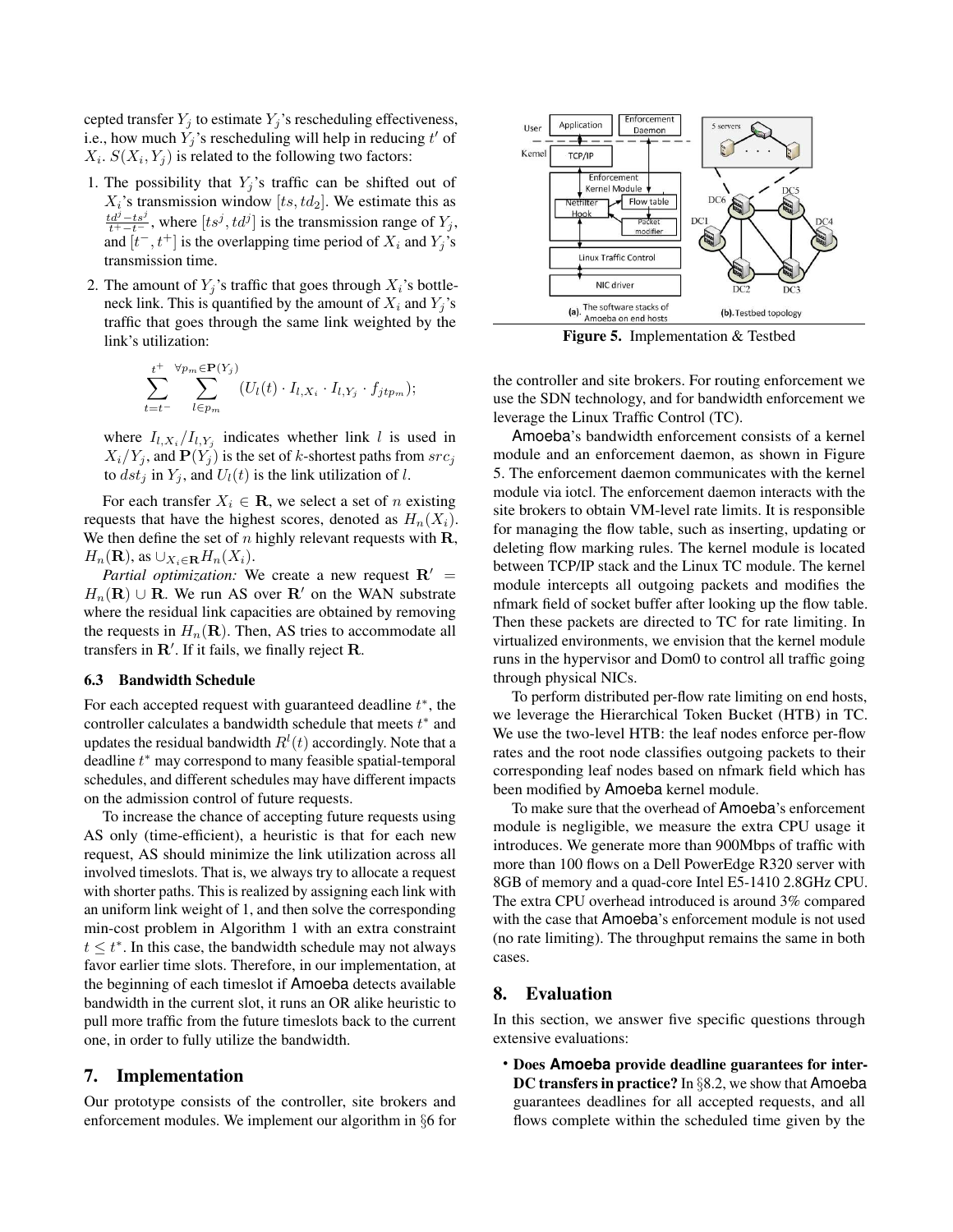controller. We also show that Amoeba ensures this while achieving no worse (much better in some cases) network utilization than the state-of-the-art solutions.

- How does **Amoeba** compare with existing solutions that provide a fixed minimum bandwidth guarantee? In §8.3, we show that Amoeba achieves up to 60% higher utilization while satisfying up to 15% more requests with deadlines.
- How does **Amoeba** compare with existing SDN-based inter-DC TE solutions? In §8.4, we show that Amoeba accommodates 60% more requests with deadlines while achieving similar levels of utilization.
- How effective is **Amoeba** and how scalable is it? In §8.5, we show that our heuristics make reasonable tradeoffs. They achieve  $30 \times$  speedup at the cost of sacrificing only 3% of network utilization compared to a strategy which tries to find an optimal schedule.
- How do **Amoeba**'s components contribute to performance and computational cost? In §8.6, we show the performance breakdown of each component, present some results on misprediction and failure handling, and analyze the effect of supporting soft deadlines.

## 8.1 Evaluation Methodology

We evaluate Amoeba with both testbed experiments and simulations. On the testbed, we show the overall performance of Amoeba and also demonstrate that the obtained schedules from our algorithm can be effectively enforced. Through simulations, we unravel the details of Amoeba across different settings, topologies, and workloads.

Testbed setup: We build a small testbed with 30 servers to emulate an inter-DC WAN with 6 DCs as in Figure 5. Each DC has 5 physical servers and a Pronto 3295 48-port Gigabit Ethernet switch. The switch has installed PicOS 2.0.4 system which supports both Layer2/Layer3 and OpenFlow. Each inter-DC link is emulated using one physical 1G link. The central controller locates in DC 1 and we add a delay to emulate the WAN environment. The OS of each server is Debian 6.0 64-bit version with Linux 2.6.32 kernel. Each server has a qual-core Intel E5-1410 2.8GHz CPU, 8G memory, 500GB hard disk with 1G Ethernet NIC. The CPU, memory or hard disk is not a bottleneck in our testbed evaluation. We use iperf to generate TCP flows.

Simulation Setup: We simulate two production inter-DC WANs: (i) G-Scale, Google's inter-DC WAN with 12 DCs and 19 inter-DC links [9], and (ii) IDN, with 40 DCs, each connected to 2-16 other DCs [8]. We assume that each link has a uniform capacity of 160 Gbps. Interactive traffic on each link is randomly generated between 5% and 15% of the link capacity for each timeslot, which is also assumed to be the predicted interactive workload. Based on such predicted workload we leave extra headroom and keep updating the headroom as we discussed in §5.2.2. Each run simulates 150

5-minute timeslots (about 12 hours). We report the average of 5 runs.

Metrics: We measure three performance metrics: network utilization (i.e., the average link utilization of interactive traffic and all accepted requests), request acceptance/rejection rate, and network throughput.

Workload: The inter-DC deadline traffic demand is generated with the following parameters:

- *Request arrival time* is modeled as a Poisson process with arrival rate  $\lambda$  per timeslot.
- *Deadlines:* The maximum transfer time without utility loss, i.e.,  $td_1 - ts$ , is modeled under exponential distribution with a mean of one hour, and the deadline  $td_1$  can be calculated accordingly. We consider soft deadlines in §8.6.
- *Transfer volume* is the total data volume needs to be transmitted for each transfer. As transfer volume and transmission time are usually related, we define the average transfer throughput of a transfer as the transfer volume over the transfer time  $td_1 - ts$ , and model this parameter under exponential distribution with a mean of 20 Gbps. The transfer volume can then be calculated accordingly.
- *Number of transfers per request:* each request contains 1-6 transfers.

## 8.2 Testbed Experiments

We perform experiments on our testbed for a duration of 50 3-minute timeslots (2.5 hours). At any given time, the actual traffic per DC-pair is composed of 20 to 200 TCP flows. Our experiment results demonstrate: 1) Amoeba guarantees deadlines by generating effective bandwidth schedules and accurately enforcing the schedules at each timeslot; and 2) Amoeba delivers higher utilization/throughput compared to others, including solutions that provide fixed minimum bandwidth (*Fixed*) and SDN-based TE (SWAN).

To demonstrate that Amoeba performs effective bandwidth schedules and accurate real-time enforcement, we show the difference between the scheduled bandwidth allocation and the throughput actually measured in the experiment in Figure 6 (a). We observe that for more than 95% of requests, the difference is less than 5%. In addition, Figure 6 shows that for a majority of flows, the completion times on the testbed matches their schedules (note one flow lasts at least for one timeslot). Furthermore, we note that the throughput measured is slightly higher (and the completion time is slightly smaller) than scheduled. One possible reason is that the completion time measured by iperf is the time to copy data from user space to kernel space at sender side, which is smaller than that from user space of sender side to user space of receiver side (i.e., the actual completion time), especially for short flows.

We further compare Amoeba with two baseline algorithms (*Fixed* and SWAN) in terms of throughput/utilization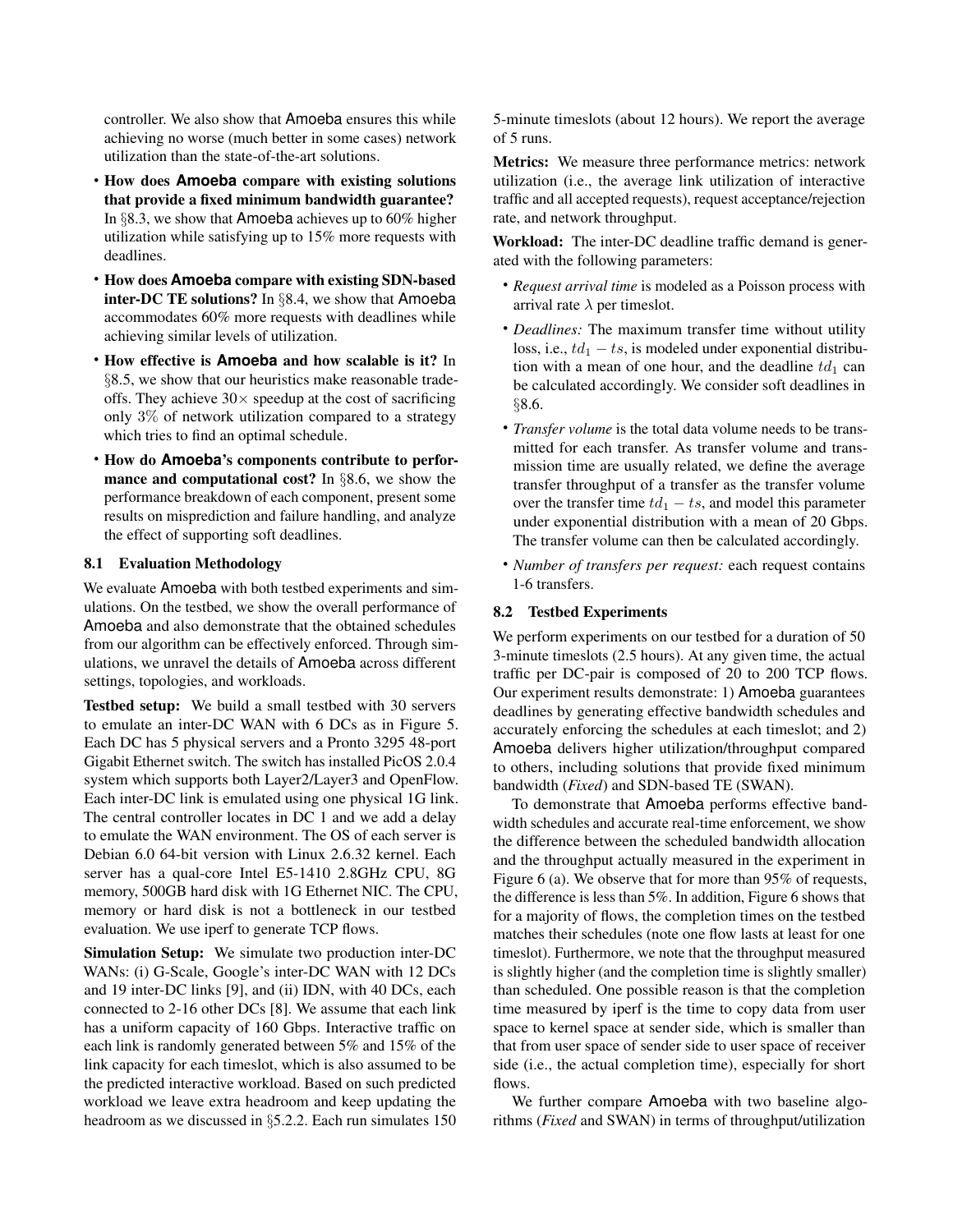

Figure 6. Deviation between schedules and testbed results



Figure 7. Experiment results

in Figure 7. Figure 7 (a) shows that Amoeba achieves around 40-50% higher throughput than *Fixed*. This is mainly because Amoeba has the flexible DNA model. The higher utilization translates to higher acceptance rate. As shown in the figure, Amoeba has an acceptance rate of 89%, whereas the acceptance rate for *Fixed* is 72%. Figure 7 (b) shows the results for SWAN versus Amoeba. SWAN achieves a slightly better throughput/utilization than Amoeba. However, SWAN is deadline-agnostic and many flows miss their deadlines despite of the higher total throughput. In terms of the effective throughput (i.e., the throughput of flows that meet their deadlines), SWAN is less than half of Amoeba.

#### 8.3 **Amoeba** vs. Fixed Minimum BW Guarantee

We compare Amoeba with *Fixed* using large-scale simulations. We generate requests with randomly selected sources and destinations in both IDN and G-scale topologies. The request arrival rate for IDN is higher because IDN is larger than G-Scale<sup>5</sup> . The minimum bandwidth guarantee in *Fixed* is set to satisfy the deadlines, *i.e.*,  $B_{fix} = \frac{Q}{td_1 - ts}$ .

Figure 8 (a) and Figure 9 (a) show the rejection rates for IDN and G-scale respectively. It is obvious that Amoeba show much better performance than *Fixed*. In both cases, Amoeba accepts around 15% more tenant requests than *Fixed* consistently. This is because Amoeba resource allocation algorithm fully takes advantage of the malleability provided by the flexible DNA model. In contrast, in *Fixed* the bandwidth reservation is pre-determined and cannot be changed during runtime, and such inflexibility leads to higher rejection rate.

Figure 8 (b)/(c) and Figure 9(b)/(c) show the network utilization and throughput. Due to the same reason as above, Amoeba outperforms *Fixed* in both topologies. In many cases, Amoeba achieves 40%-60% higher network utilization than *Fixed*. In terms of throughput, Amoeba also outperforms *Fixed* by 50%-60% in most cases.

#### 8.4 **Amoeba** vs. Current Inter-DC TE

We compare Amoeba with deadline-oblivious TE solutions, such as SWAN [8] and Netstitcher [15], in G-scale topology. We adopt SWAN's allocation algorithm per timeslot with an objective of maximizing the throughput in the current slot. Netstitcher models the data delivery for each request as a minimum transfer time (MTT) problem [15]. We approximate its allocation algorithm for each incoming request. We define request success rate as the percentage of requests that meet deadlines. As Amoeba offers deadline guarantees, the request success rate of Amoeba equals to its request acceptance rate.

Note that we omit the comparison between Amoeba and Tempus [13]. The reason is that Tempus focuses on fairness and maximizes the minimal fraction among all transfers delivered until deadlines, but does not guarantee the completion of any transfer before deadline. When demands exceed network capacity, Tempus always tries to fairly share the limited bandwidth among all requests, leading to a very low or even 0 request success rate.

Figure 10 (a) shows the request success rates for SWAN, Netstitcher, and Amoeba respectively. As the arrival rate increases, the request success rate decreases for all three solutions. However, SWAN and Netstitcher experience a more dramatic drop than Amoeba. This is because SWAN greedily allocates requests per timeslot without considering the deadlines, while Netstitcher only tries to minimize the transfer time regardless of the deadlines. As a result, as the arrival rate increases, more requests will miss their deadlines. We also find that the request success rate of Netstitcher is higher than that of SWAN. This is because SWAN splits bandwidth among multiple transfers and it is possible that very few of them can meet their deadlines when the number of requests is large. On the other hand, Netstitcher serves requests in a first-come first-served fashion, and thus the first few requests can always meet their deadlines.

Figure 10 (b) and Figure 10 (c) show the network utilization and throughput. In the figures, *total* network utilization refers to the network utilization of all (including partially allocated) requests, and *effective* network utilization only refers to the requests that meet their deadlines. *Total* and *effective* throughput are defined in a similar way. From the figures, we observe that the deadline-agnostic solutions achieve high total network utilization and throughput, but very low effective network utilization and throughput. This result is expected because they do not respect deadlines. In contrast, Amoeba maintains much better effective network utilization, as it has a much higher request success rate by guaranteeing deadlines.

<sup>5</sup> We set the arrival rate to be at most 8/50 in G-scale/IDN because the network is already saturated under such rate and higher arrival rate will not cause obvious changes in network utilization and throughput.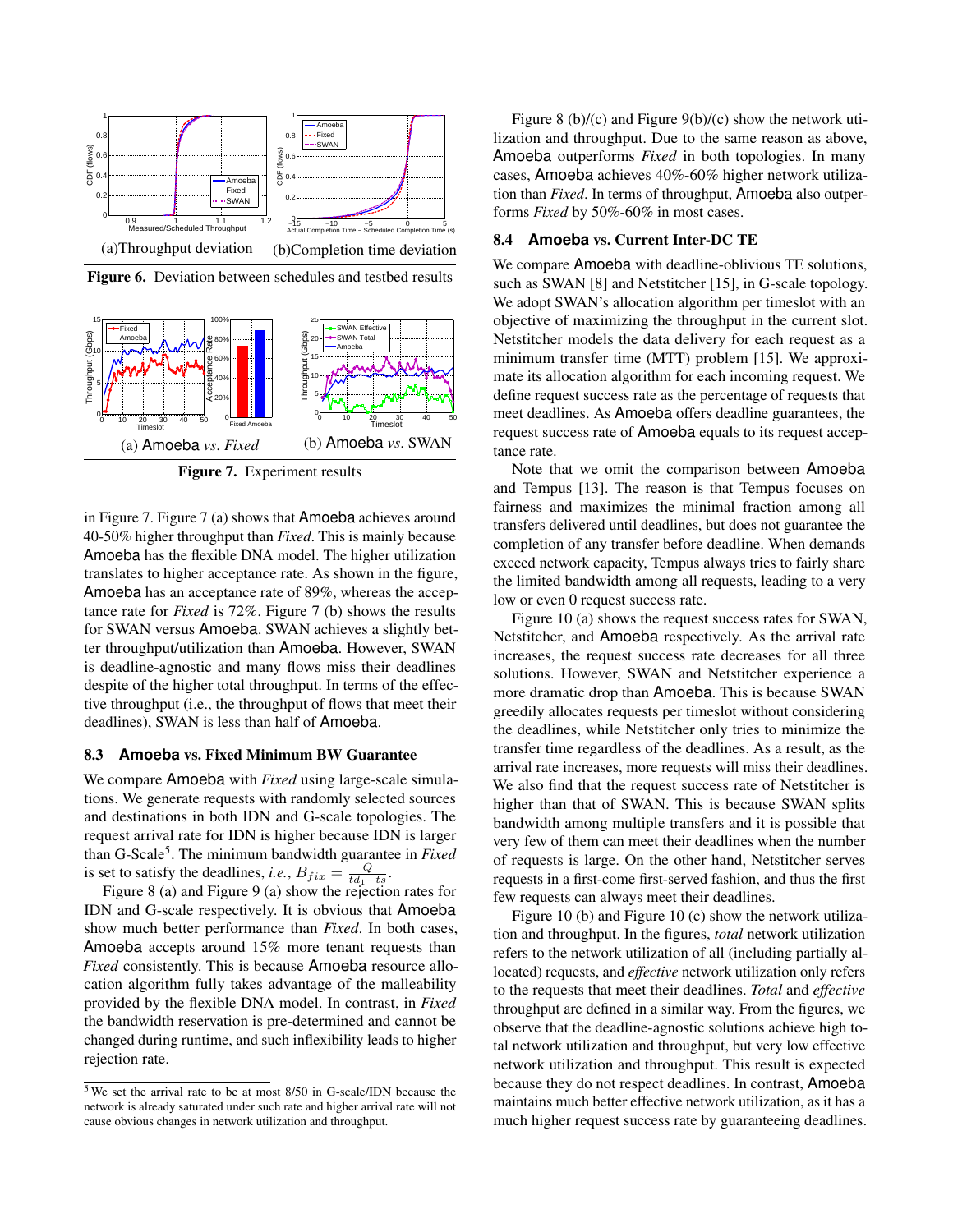

Figure 8. Amoeba vs. Fixed minimum bandwidth guarantee in IDN topology



Figure 9. Amoeba vs. Fixed minimum bandwidth guarantee in G-Scale topology



Figure 10. Amoeba vs. deadline-oblivious TE in G-Scale topology

## 8.5 Effectiveness and Scalability

Effectiveness: To demonstrate the effectiveness of Amoeba, we compare it with a strawman global optimization algorithm in G-Scale. Whenever a request comes, the global optimization algorithm reallocates all previous requests using a similar formulation as AS. Figure 11 (a) shows the network utilization of Amoeba and the global optimization algorithm (we observed similar results in terms of request acceptance rate and throughput as well). We find that Amoeba performs almost the same as the global optimization algorithm under low arrival rate, and is slightly worse than it (by around 3%) as the arrival rate increases. The reason behind this is as follows. First, when the arrival rate is low, both algorithms are able to accept most of the requests, thus achieving almost the same performance. Second, as the arrival rate increases, there are more requests to handle. Since Amoeba only reallocates a subset of relevant requests when handling the new ones (§6.2), it becomes less effective than the optimal solution

that performs a global reallocation. As a consequence, some requests accepted by the global reallocation may be rejected by Amoeba.

In Figure 11 (b) we can see that Amoeba achieves  $30\times$ speedup in terms of average allocation time compared to the global optimization algorithm. Note that the allocation time of the global optimization algorithm in Figure 11 (b), i.e., tens of seconds, might be acceptable for some transfer requests, however Amoeba can achieve comparable performance in a much shorter time. And it is always desirable to have shorter time in admission control for timely decision on user requests. Furthermore, as the global optimization algorithm requires reallocation of all previous allocated requests, the time cost can increase dramatically as the arrival rate increases, which eventually results in unacceptable allocation time under higher arrival rate. In this regard, the time cost of Amoeba increases much slowly as shown in Figure 11 (b).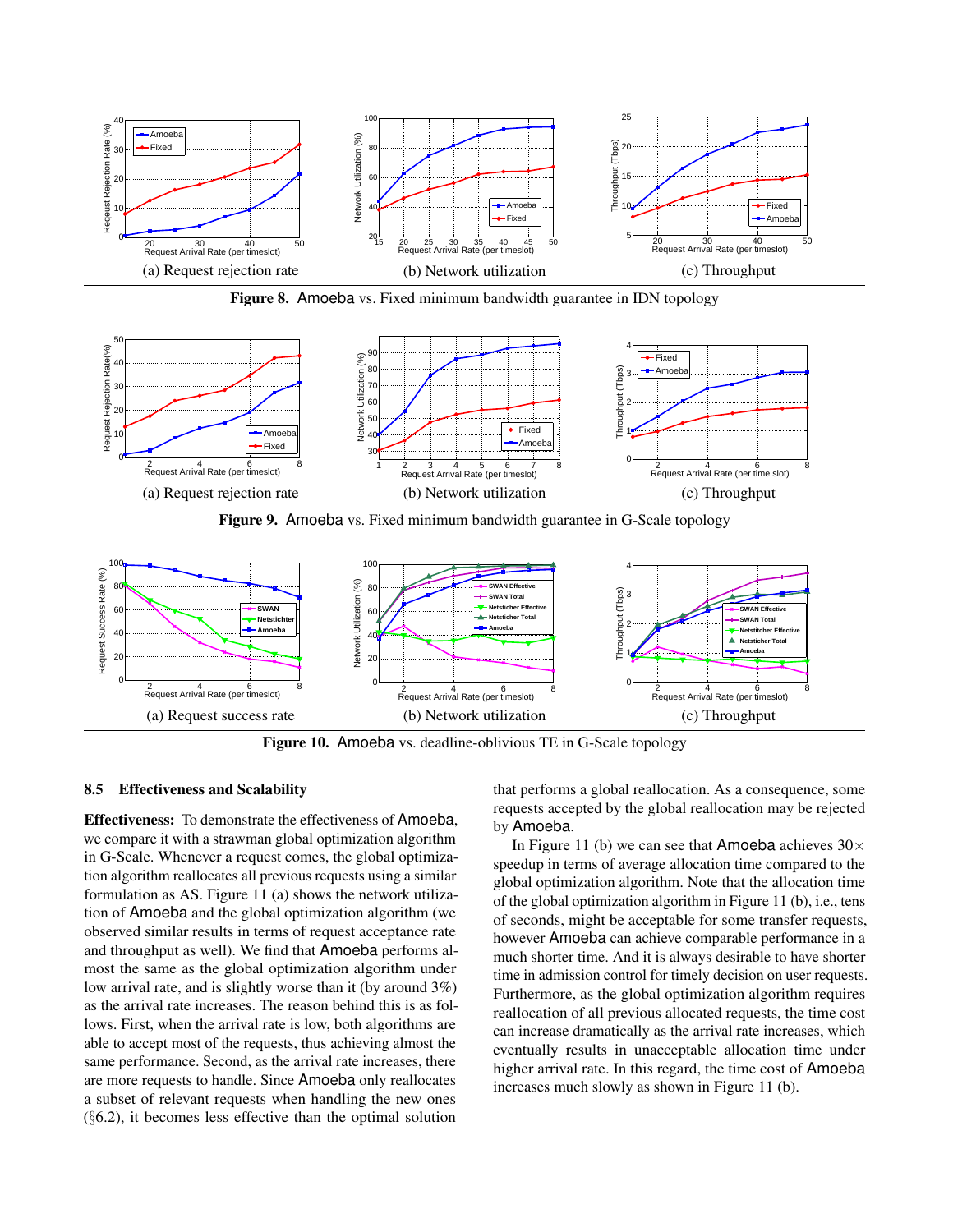

Figure 11. Amoeba vs. strawman global optimization



Figure 12. The min/mean/max Amoeba allocation time



Figure 14. The incremental benefit of local stretching and joint rescheduling

Scalability: We quantify Amoeba's scalability by measuring the allocation time per request in both G-Scale and IDN. The simulation is performed on a server with 384G memory and 2 quad-core 2.8GHz Xeon CPUs.

As shown in Figure 12, the average allocation time is less than 0.5 second in G-Scale and less than 1.5 seconds in IDN, and the maximal allocation time is only about 6 seconds. The results indicate that the allocation time has positive correlation with the network size; IDN is larger and thus has a longer allocation time in general. Another observation is that the allocation time increases as the arrival rate increases. This is because most requests can be easily and quickly allocated using only AS under low arrival rate. However as the arrival rate increases, the average allocation time increases since OR is more frequently invoked.

#### 8.6 Component-wise Benchmark

Performance breakdown: We use simulations to show the benefits of AS and OR individually. Figure 13 shows



Figure 15. Mispredictions and failures



Figure 16. Soft-deadline vs. hard deadline

the gain of AS and Amoeba  $(AS + OR)$ , and we use *Fixed* as the baseline. From the figure, we can see that AS contributes around 20%-40% performance gain over *Fixed* under most arrival rates, and OR can bring additional 7%-12% performance gain.

We further check the benefits of two operations in OR, i.e., local stretching and joint rescheduling. Figure 14 shows the results. Local stretching brings around 2%-4% utilization gain and 2%-3% improvement in acceptance rate (not shown in the figure), at the cost of increasing allocation time from 0.02 to 0.1 second on average. Joint rescheduling brings 4%- 8% utilization gain at the cost of increasing allocation time from 0.1 to 0.4 second on average.

Mispredictions and failures: To show the benefit brought by Amoeba's evolving headroom (EH) when dealing with mispredictions, we simulate a variant of Amoeba with a fixed headroom (FH). Figure 15 (a) shows that, with EH, Amoeba can set aside more bandwidth for deadline transfers, and thus results in 2% higher throughput. Note that this is not a small number considering that the total interactive traffic only accounts for 5%-15% of the link capacity.

To test Amoeba under link failure, we use G-Scale and randomly fail an inter-DC link. Since an inter-DC link can contain multiple physical fibers [8], we consider two cases: 100% link capacity loss and 50% link capacity loss. We run the failure handling procedure described in §5.2.2 and calculate the survival rate, which is the portion of successfully reallocated requests over all affected requests. Figure 15 (b) shows the result. We observe that almost all the affected requests can be successfully reallocated under low arrival rate. Moreover, Amoeba still achieves over 80% and 90% survival rate respectively under high arrival rate.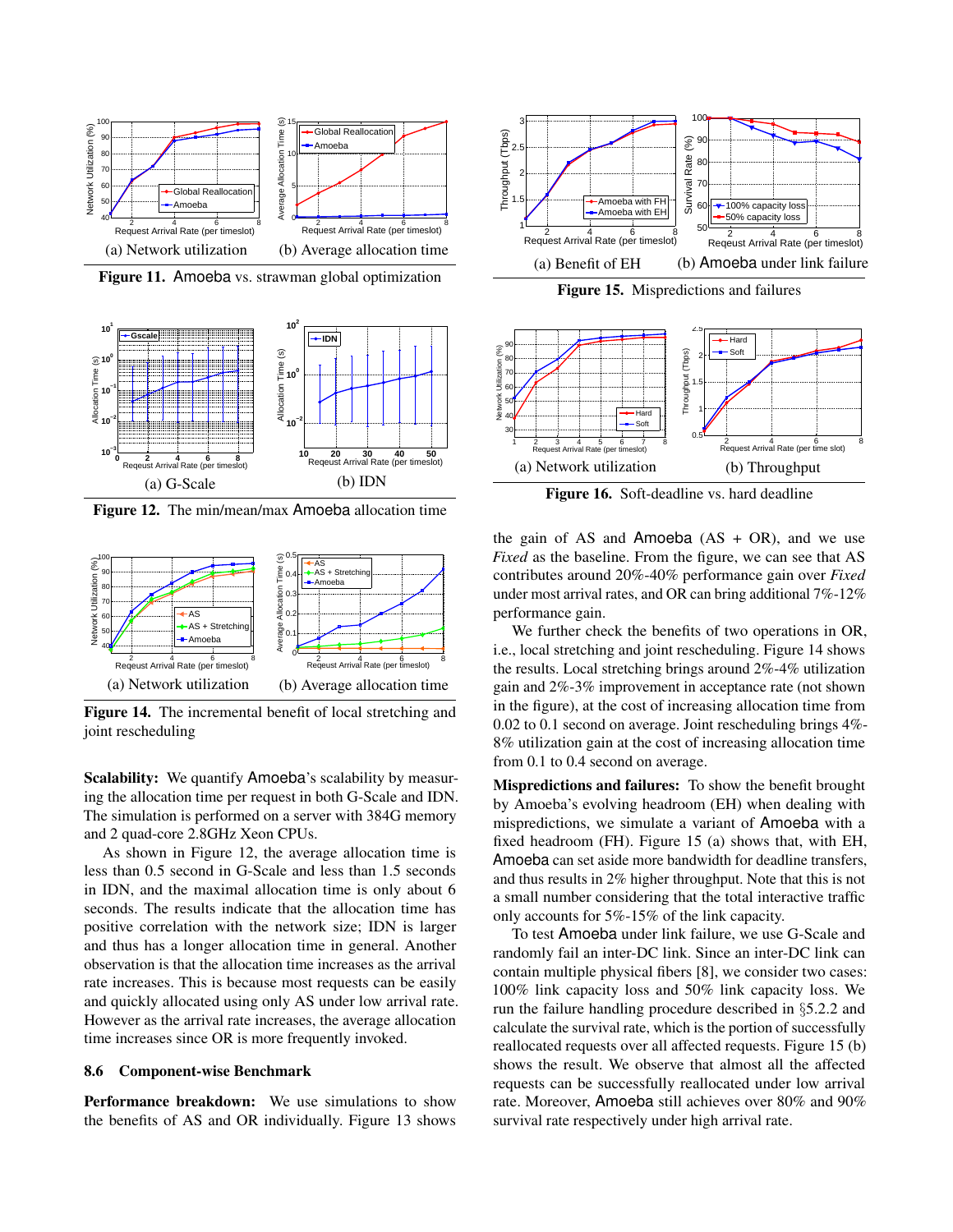

Figure 13. The benefit of the two components of Amoeba

Effect of soft deadlines: So far we assume that all requests have hard deadlines. We now extend hard deadlines to soft deadlines, and we use G-Scale in our simulation. In Figure 16, the red curve shows the performance when all requests are assigned with hard deadlines, and the blue curve shows the performance with soft deadlines (20% extension based on the hard deadlines). We observe that under low request arrival rate, soft deadlines bring better network utilization and throughput. This is because a rejected request with a hard deadline still has a chance to be accepted with a looser soft deadline.

However, under high arrival rate, soft deadlines do not always perform better than hard deadlines in terms of throughput. One possible reason is that many previously rejected requests are accepted. These requests are "harder" to accommodate and less "cost-efficient" (i.e., can only be accepted by taking some longer paths), thus are likely to hinder some more cost-efficient requests (requests which are easily accepted using shorter paths) later on. Therefore, the link capacity are less effectively used because more requests use longer paths. Network utilization is not affected by this as the link capacity are eventually exhausted in both cases.

## 9. Related Work

There are many related works on datacenter traffic optimization or deadline-aware flow scheduling. However none of them can directly solve our problems in Amoeba.

TE for Inter-DC WAN networks has attracted great interest recently. B4 [9] presents Google's inter-DC WAN solution based on the popular software-defined networking technology; its centralized TE drives links to near full utilization. Similarly, SWAN [8] also boosts the utilization of inter-DC WAN by scheduling the service traffic in a centralized manner; it further achieves congestion-free and disruption-free updates. However, they both are deadline-agnostic.

More recently, Tempus [13] has been proposed to maximize the fraction of transfer delivered before deadline. It achieves fairness among all the requests, but does not guarantee the completion of any of them. Relative to Tempus, Amoeba maximizes the number of transfers completed before their deadlines, which is more suitable for applications with hard deadlines. Moreover, the abstraction of Tempus

deals with each transfer individually, whereas Amoeba takes the correlation among multiple transfers into consideration.

NetStitcher [15] focuses on using a store-and-forward approach to schedule large scale data transfers between DCs, but without considering any transfer deadlines. In contrast, Amoeba moves one step further by adding a deadlineaware transfer interface into the system so that providers can develop algorithms to better utilize expensive WAN bandwidth to guarantee transfer deadlines.

In the context of Intra-DC networks, there are several bandwidth guaranteed abstractions [2, 6, 12, 17, 20, 23]. For example, SecondNet [6] enforces bandwidth reservation between every pair of VMs. Oktopus [2] proposes two virtual cluster (VC) models, one non-oversubscribed and one oversubscribed of bandwidth. Gatekeeper [20] and EyeQ [12] can enforce hose model for congestion-free networks. TIVC [23] tries to catch the time-varying nature of the networking requirement by defining time-interleaved virtual clusters. ElasticSwitch [17] achieves bandwidth guarantee and work conservation simultaneously. Our DNA abstraction allows requests to be expressed in terms of the volume of data to be delivered and the deadlines by which they must be delivered. This is more appropriate for deadline-driven inter-DC bulk transfers.

There are new protocols designed to meet the flow deadlines (or finish flows faster) in intra-DC networks, e.g., [7, 21, 22, 24]. They are handling flow deadlines at the millisecond level, and most rely on the short round-trip-time in intra-DC environment for effective congestion or rate control. The problem of scheduling large transfers in inter-DC WAN is fundamentally different, as it operates at a much longer time scale (with a deadline of minutes or hours) and schedules requests which are aggregations of many flows [13].

In the context of Grid networks, some works such as [3, 19] have studied the problem of deadline-aware data transfer. However, the discrepancy between the Grid networks and the inter-DC WANs makes it hard to directly apply their solutions to our problems in Amoeba. First, they do not consider practical issues in inter-DC WANs such as traffic priorities, mispredictions, traffic dynamics and failures. Second, the modelings and abstractions in [3, 19] cannot capture the demands of inter-DC applications, e.g., soft deadlines, and barrier-synchronized deadline transfers in a request. Moreover, neither of these works achieves a good balance between